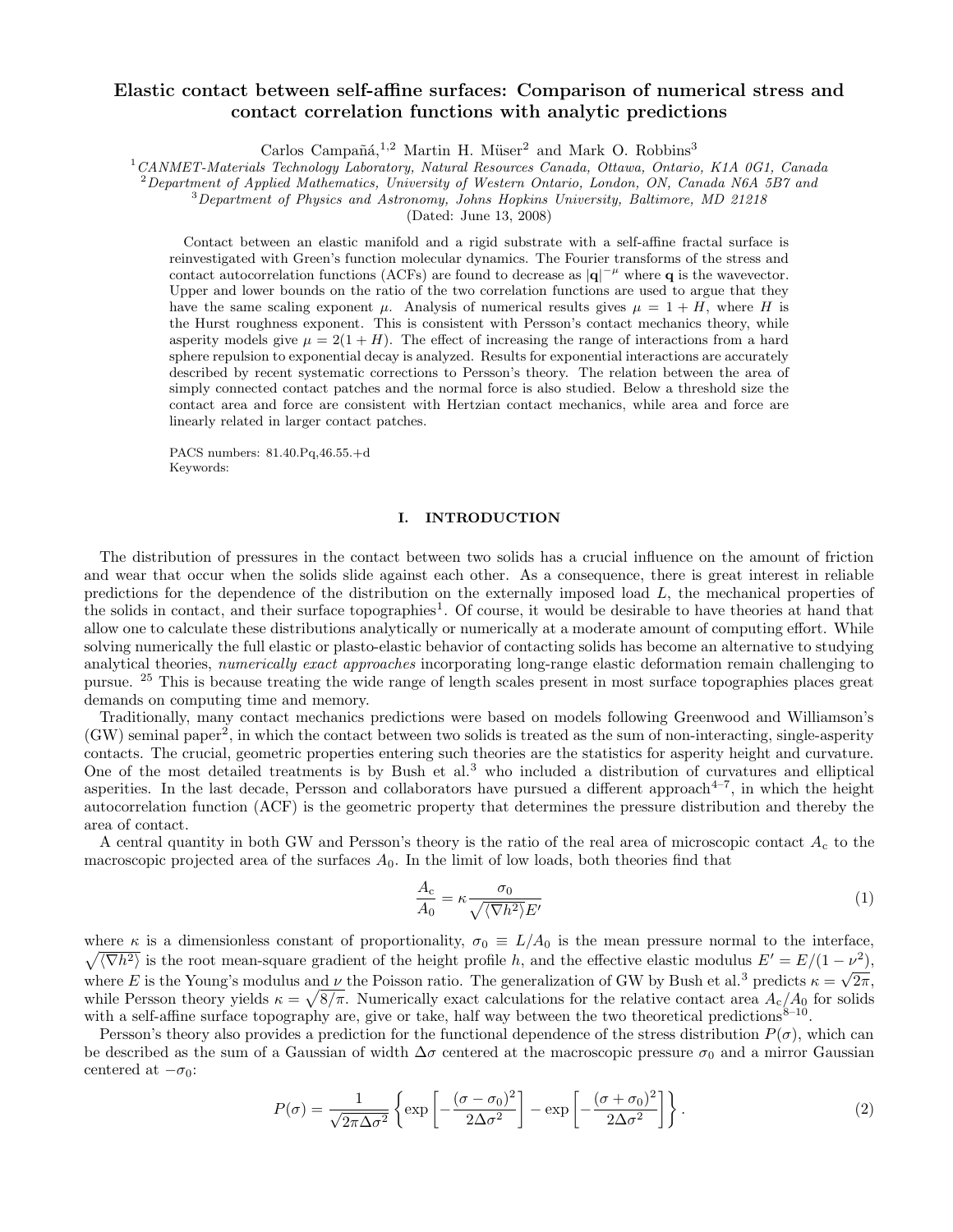A δ-function contribution is added to  $P(\sigma)$  so that the integral over  $P(\sigma)$  from  $\sigma = 0$  to  $\sigma = \infty$  yields unity. The prefactor to this δ-function contribution (divided by the normal macroscopic stress) can be interpreted as the relative area of the projected surface that is *not* in contact with the counterface. For the relevant non-negative pressures, the superposition leads to  $P(\sigma) \propto \sigma$  for small  $\sigma$  and Gaussian tails at large  $\sigma$ . GW theory gives distributions with similar limiting behavior. Numerical solutions for  $P(\sigma)$  are qualitatively consistent with Eq. 2 when the parabolic peaks of asperities are resolved<sup>9,10</sup>, but some quantitative discrepancies remain as illustrated in the next section.

GW-type theories and Persson theory give quite distinct predictions for the spatial distribution of contact and pressure. Contact in GW is based on overlap of undeformed surfaces. This allows one to relate the contact ACF,  $C_c(\Delta r)$ , to the surface topography.  $C_c(\Delta r)$  gives the probability of finding contact at a coordinate r if there is contact at a coordinate  $\mathbf{r}' = \mathbf{r} + \Delta \mathbf{r}$  that is located at a distance  $\Delta r = |\Delta \mathbf{r}|$  away. In contrast, Persson's theory contains a prediction for the stress ACF,  $C_{\sigma}(\Delta r)$ . Both GW and Persson theory predict power law scaling for the correlation functions, but with very different exponents. In a numerically exact calculation, Hyun and Robbins found that  $C_c$ and  $C_{\sigma}$  appear to decrease algebraically with  $\Delta r$  in such a way that the two functions are essentially proportional to one another<sup>10</sup>. The values for the exponents that describe the decay of the autocorrelation functions were again found to be, give or take, half way between the theories. However, due to computational limitations, the uncertainty on the exponents was relatively large and only  $H = 0.5$  was studied.

Here, we would like to reassess these correlation functions with Green's function molecular dynamics  $(\text{GFMD})^{11}$ , which allows one to address larger system sizes than with finite-element methods or multiscale approaches<sup>12</sup>. One of our main goals in these calculations is to assess whether the relatively precise values of  $\kappa$  predicted by GW and Persson theory are to a certain degree fortuitous or if the theories also predict other computable observables, specifically stress and contact ACFs, with similar accuracy, i.e. of order twenty percent. We derive approximate and exact bounds on the ratio of these ACFs and their integrals that supplement the numerical results. The work presented here also includes a test of the claim that corrections to Persson's theory can be derived with the help of a systematic expansion scheme derived recently by one of  $us^{13}$ . The expansion has so far only been worked out (to harmonic order) for walls that repel each other with forces that increase exponentially when the distance between the surfaces decreases. Therefore, we also include comparison to numerically exact simulations based on exponentially repulsive walls. Finally, we conduct an analysis of connected contact patches for hard wall interactions to see if these regions show the characteristic behavior of Hertzian contact mechanics, as one would expect according to an overlap theory of purely repulsive, corrugated walls.

The remainder of this paper is organized as follows. In section II, the GFMD is quickly introduced. In section III, bounds on the correlations are derived and numerical results for scaling behavior presented. Conclusions will be drawn in section IV.

### II. METHOD

In this work, we model elastic, frictionless contact between two solids with self-affine surfaces. Use is made of the mapping of such a system onto contact between a flat elastically-deformable solid and a rigid, corrugated substrate<sup>14</sup>. The Green's function molecular dynamics (GFMD) method<sup>11</sup> was used to solve for the elastic response of the deformable solid. Details of this method are provided in Ref.<sup>11</sup> and we only give the parameters of the model here. We chose both Lamé constants to be unity, which is equivalent to a Young's modulus of  $E = 5/2$ , a bulk modulus of  $K = 5/3$ , and a Poisson ratio of  $\nu = 1/4$ . In what follows, most stated quantities will be dimensionless, but we take the Lam´e constants as our unit of pressure. The continuum equations have no intrinsic length scale, so we will normalize lengths by the lateral resolution a of the GFMD.

The surface topography of the rigid substrate was a self-affine fractal. Surfaces with the desired value of the Hurst roughness exponent H were created using a Gaussian filter technique for the Fourier components of the height profile  $\tilde{h}(\mathbf{q})^{15}$ . The long wavelength cutoff of fractal scaling  $\lambda_1$  is always identical to the length of our periodic simulation cell in both lateral directions. The effect of reducing  $\lambda_1$  is discussed in Ref.<sup>10</sup>. Unless noted  $\lambda_1/a = 4096$ . The effective depth of the deformable solid is also equal to  $\lambda_1$ . The short wavelength cutoff  $\lambda_s$  was varied from a to 64a. The wavevectors associated with the cutoffs and resolution are denoted as  $q_1 = 2\pi/\lambda_1$ ,  $q_s = 2\pi/\lambda_s$ , and  $q_a = 2\pi/a$ . The magnitude of the Fourier components was adjusted to maintain the same mean-square height gradient  $\sqrt{\langle \nabla h^2 \rangle} = 0.031$ for all  $\lambda_s$  and H.

A wide range of parameters was considered. The roughness exponent was varied from 0.3 to 0.8, which covers the range of values typically reported in experiments<sup>16–19</sup>. The load was varied between 0.001 and 0.256, resulting in fractional contact areas  $f_c \equiv A_c/A_0$  between 0.02 and 0.96. For each case we evaluated the spatial variation of the contact pressure  $\sigma(\mathbf{r})$ . Then the total contact area  $A_c$ , probability distribution  $P(\sigma)$  of local pressures, and contact and pressure correlation functions were calculated. Since  $P(\sigma)$  enters the analysis below, we show typical results in Figure 1, along with the analytic expression of Eq. 2. For this case  $\lambda_s \gg a$ , implying that the top of each asperity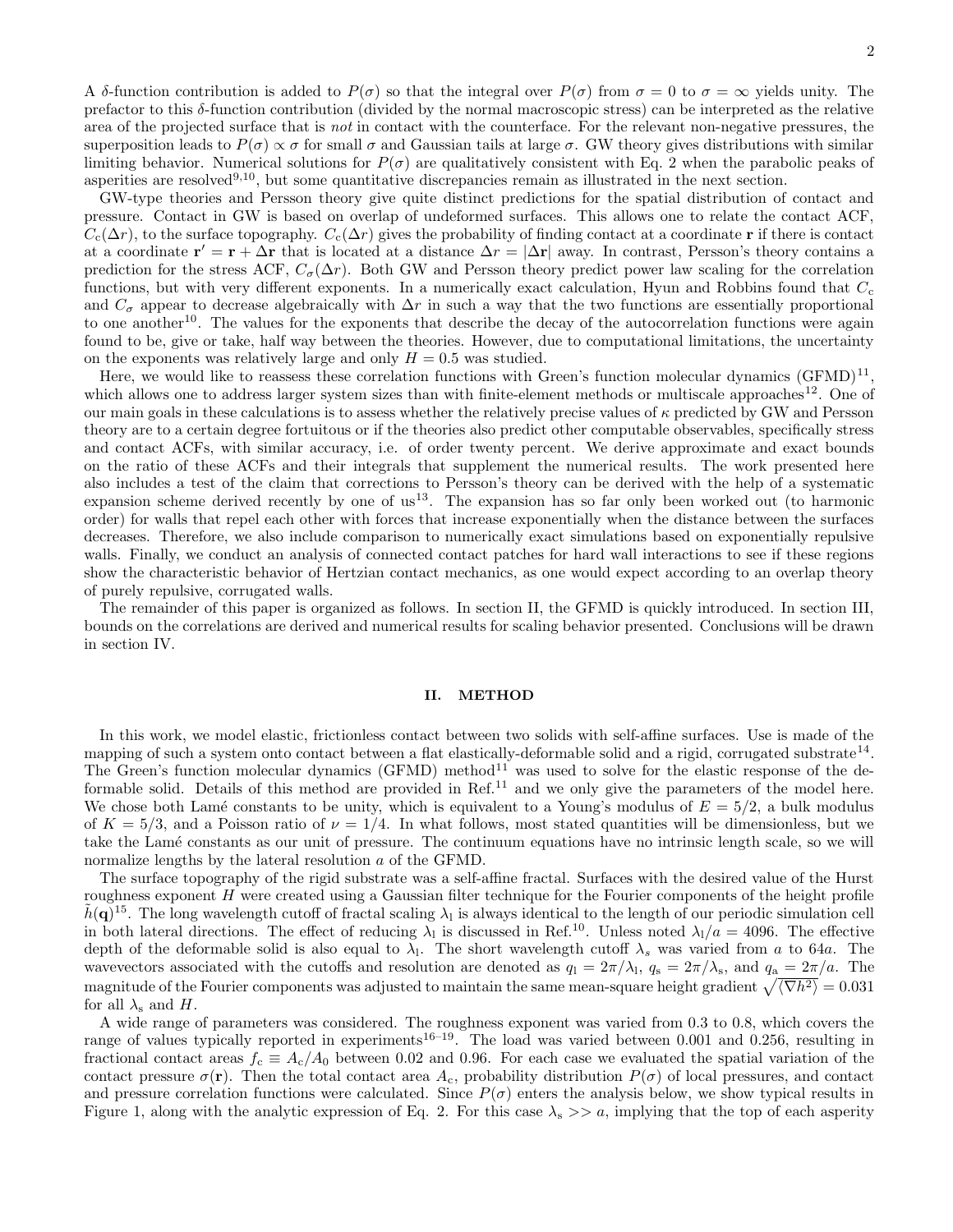

FIG. 1: Pressure distribution  $P(\sigma)$  for a system with  $\lambda_1 = 64\lambda_s = 4096a$  at a relative contact area of  $f_c = A_c/A_0 = 0.08$ . The line is a fit with Eq. 2. From the area and load we find  $\kappa = 2.06$  (Eq. 1) with an absolute uncertainty due to finite resolution of less than 0.1.

is resolved into a smooth parabolic peak. As a result,  $P(\sigma)$  drops as  $\sigma$  decreases to zero. Extending the roughness to  $\lambda = a$  changes the form of  $P(\sigma)$  at large and small  $\sigma$ , but does not change the power law behavior of the correlation functions at small  $q$  that are our focus here<sup>10</sup>.

The contact ACF,  $C_c(\Delta r)$ , is defined as

$$
C_{\rm c}(\Delta r) = \langle \Theta \{ \sigma(\mathbf{r}) \} \Theta \{ \sigma(\mathbf{r}') \} \rangle \tag{3}
$$

where  $\Delta r = |\mathbf{r} - \mathbf{r}'|$  and  $\sigma(\mathbf{r})$  is the normal component of the stress at position  $\mathbf{r}^2$ . The Heaviside step function,  $\Theta(\ldots)$ , is zero for negative and unity for positive arguments. However, unlike the usual convention, we choose  $\Theta(0) = 0$ , i.e., the step function is unity only at those locations where there is contact. The stress ACF is similarly defined as:

$$
C_{\sigma}(\Delta r) = \langle \sigma(\mathbf{r})\sigma(\mathbf{r}') \rangle, \tag{4}
$$

The ACF are most conveniently calculated by Fourier transforming. We choose the normalization so that

$$
\tilde{C}_{\sigma}(q) = \langle \tilde{\sigma}^*(q)\tilde{\sigma}(q) \rangle. \tag{5}
$$

## III. RESULTS

#### A. Relation between contact and stress autocorrelation functions

Traditional models ignore correlations in surface displacement due to elastic deformation so that the location of contacting regions is determined solely by the local height. We will refer to such models generically as "overlap models". A particular overlap model is the bearing area model<sup>14</sup> in which contact occurs wherever the undeformed solids would overlap. For the case of rough on flat considered in our calculations, this corresponds to the region where the height of the rough solid is above a threshold value. In the GW model and extensions<sup>2,3</sup>, the same criterion is used to determine which asperities are in contact, and the corresponding load is obtained from the force needed to remove overlap. Since contact only depends on the local height in such models, it is relatively easy to construct the contact morphology for any given surface topography. One can then calculate the relative contact area and  $C_c(\Delta r)$ .

Since the location of contacts is entirely determined by the height in the bearing area and GW model, Hyun and Robbins argued that  $C_c$  should have the same scaling as the height-height correlation  $C_h^{10,15}$ :

$$
\tilde{C}_{\rm c}(q) \sim \tilde{C}_{\rm h}(q) \sim q^{-2(1+H)}.\tag{6}
$$

Their numerical results for  $H = 0.5$  were consistent with this relation. We are not aware of any specific predictions for the stress ACF in the GW model, although it might also follow  $C<sub>h</sub>$  since the stress on asperities is also determined directly by their height.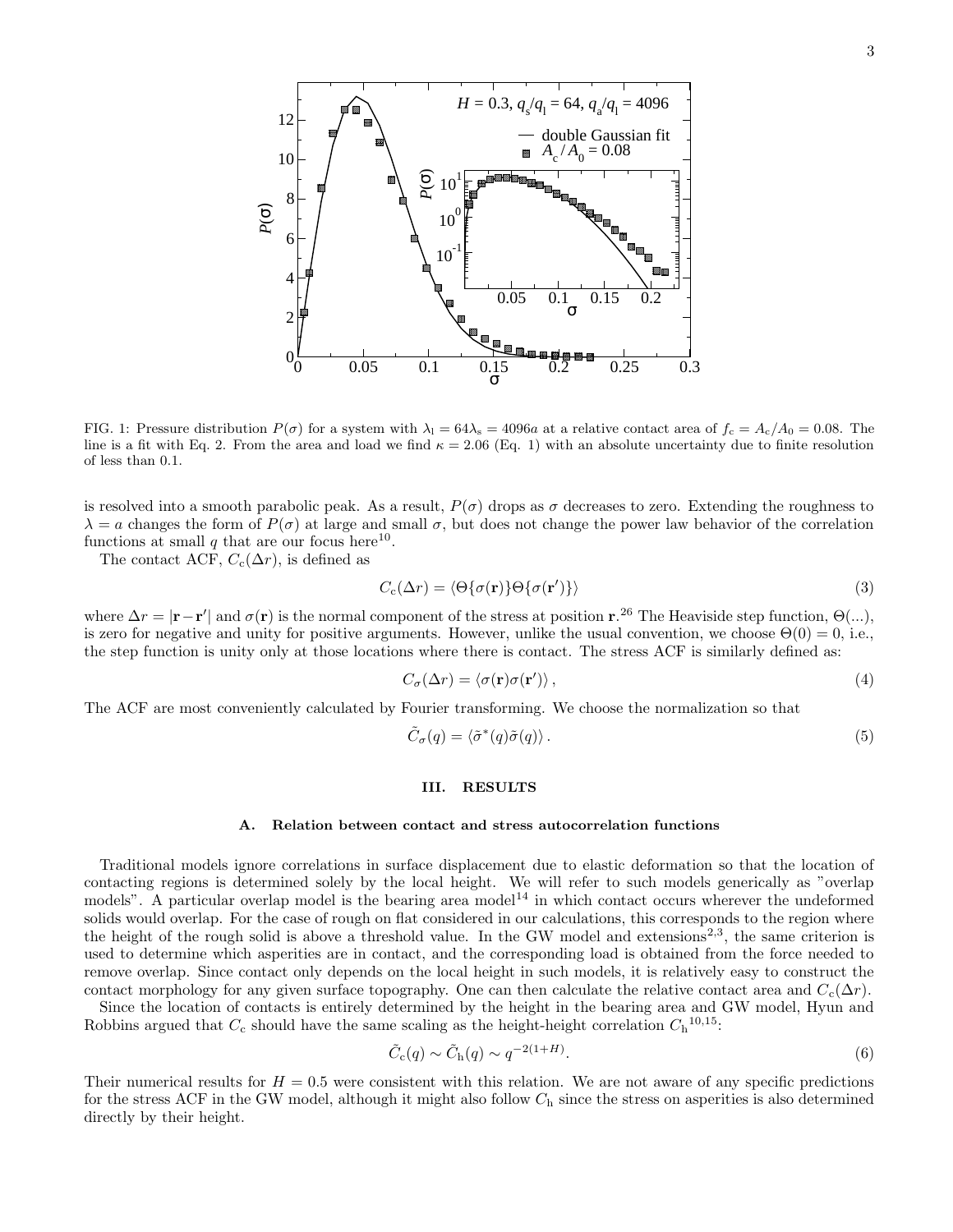In contrast, Persson's scaling theory does not consider  $C_c$ , but contains implicit predictions for the stress ACF. In the limit of complete contact, Persson theory becomes exact. The stress correlation function can be determined from the height correlation function and the elastic Greens function. The latter scales as  $q^2$ , yielding  $\tilde{C}_{\sigma} \sim q^{-2H20}$ . This result is consistent with numerical studies of full contact<sup>21</sup>. The original version of Persson theory does not discuss stress ACFs in partial contact explicitly. One may thus be tempted to use the full contact approximation for the stress ACF at all loads. However, when contact is not complete, only a fraction of the elastic manifold conforms to the counterface and so the full contact ACF only provides an upper bound, as the non-conforming parts of the manifold do not carry any load. After receiving a preprint of our work, Persson informed us that a correction factor needs to be included into the calculation to capture this effect<sup>22</sup>. This correction factor is the relative contact area at a given "magnification", i.e., one needs to correct with the relative contact area  $f(q)$  that his theory would predict if all roughness for wavevectors of magnitude greater than  $q$  were eliminated. (This correction factor had already been introduced for the calculation of adhesive interactions in earlier work<sup>5</sup>.) With this correction factor the exponent  $\mu_{\sigma} = 1 + H$  is obtained in Persson theory for partial contact. In particular,

$$
\tilde{C}_{\sigma}(q) = \underbrace{\frac{E'^2}{4} q^2 \tilde{C}_{\text{h}}(q)}_{\sim q^{-2H}} \cdot \underbrace{f(q)}_{\sim q^{-(1-H)}} \sim q^{-(1+H)} \tag{7}
$$

where the first term is the full contact prediction and  $f(q) \sim q^{-(1-H)}$  5,22.

While the power laws in Equations 6 and 7 are very different, it is not clear how the scaling of the stress ACF and contact ACF should be related. In the following we argue that two approximate bounds on the ACF's force them to have the same scaling exponents. In particular,

$$
C_{\rm c}(\Delta r) \le \frac{1}{\sigma_{\rm c}^2} C_{\sigma}(\Delta r) \le \frac{\langle \sigma^2 \rangle_{\rm c}}{\sigma_{\rm c}^2} C_{\rm c}(\Delta r) \approx 2C_{\rm c}(\Delta r),\tag{8}
$$

where  $\sigma_c = \langle \sigma \rangle_c$  and  $\langle \sigma^2 \rangle_c$  are the mean and second moments of the stress averaged over those areas where there is contact, i.e.,

$$
\langle \sigma^n \rangle_c = \frac{\int_{0^+}^{\infty} d\sigma \, \sigma^n P(\sigma)}{\int_{0^+}^{\infty} d\sigma \, P(\sigma)}.
$$
\n(9)

In cases where the stress histogram,  $P(\sigma) = \langle \delta{\sigma - \sigma(r)}\rangle$  can be described by equation (2), one can easily find that  $\langle \sigma^2 \rangle_c / \sigma_c^2 = 2$ . The same ratio is obtained for the approximately exponential distribution of pressures found for surfaces with  $\lambda_s = a^8$ . Similar ratios are obtained for the other  $\lambda_s$  considered here, leading us to add the approximate equality at the right of Eq. 8.

In the limit  $\Delta r \to 0$ , the stress ACF is exactly equal to the upper limit of Eq. 8:  $C_{\sigma}(0) \equiv \langle \sigma^2 \rangle_c$ . In the large  $\Delta r$  limit, the local values of the stress should become decorrelated, and  $C_{\sigma}$  will then equal the lower limit. One expects a smooth crossover between the two bounds as  $\Delta r$  increases unless there is a strong correlation at some given wavelength. For example, one can construct counterexamples to the bounds such as a perfectly sinusoidal surface topography.

Figure 2 presents typical numerical results for the ACF's of self-affine surfaces. Values of  $C_{\sigma}$  lie close to the upper bound up to  $\Delta r \sim 8a$ , and then cross over rapidly to the lower bound. A heuristic reason for the more rapid drop in  $C_{\sigma}$  than  $C_{c}$  can be constructed as follows. Consider the contribution to these two ACFs that stem from two points **r** and r' that are in the same contact patch, for example, within a single Hertzian contact. The contribution to  $C_c(\Delta r)$ will simply be unity, i.e.,  $C_c(\Delta r)$  cannot decay within a simply-connected contact region. Conversely,  $C_{\sigma}(\Delta r)$  can and will have a lot of structure, e.g., the correlation between the stress at the center and edge of a Hertzian contact will be small. Consequently, a significant fraction of  $C_{\sigma}(\Delta r)$  will have decayed on a length-scale  $\Delta r$  that is comparable to a typical contact radius, while only a very small fraction of  $C_c(\Delta r)$  will have decayed on that same distance. Note that the rapid decay in Fig. 2 starts at  $\Delta r/\lambda_s \sim 1/8$  which should be comparable to the smallest contacts. Since contacts of many different sizes are found, one may conjecture that  $C_{\sigma}(\Delta r)$  falls off faster than  $C_{c}(\Delta r)$  for all  $\Delta r$ . The difference should decrease at large  $\Delta r$  as the number of connected clusters with dimension greater than  $\Delta r$  decreases.

Fig 3 illustrates that the same upper and lower bounds describe the Fourier transforms of the correlation functions. Data for a range of H and relative areas are shown. In each case there is a crossover from the lower bound of Eq. 8 at small q (large  $\tilde{C}$ ) to the upper bound at large q.

One can derive additional relations for the Fourier transforms of the ACF's that support the bounds quoted above. First, the  $q = 0$  values must obey:

$$
\tilde{C}_{\rm c}(q=0) = |\Sigma_{\rm r}\Theta(\sigma(\mathbf{r}))|^2 = [NA_{\rm c}/A_0]^2 \tag{10}
$$

$$
\tilde{C}_{\sigma}(q=0) = |\Sigma_{\mathbf{r}}\sigma(\mathbf{r})|^2 = [N\sigma_{\rm c}A_{\rm c}/A_0]^2 , \qquad (11)
$$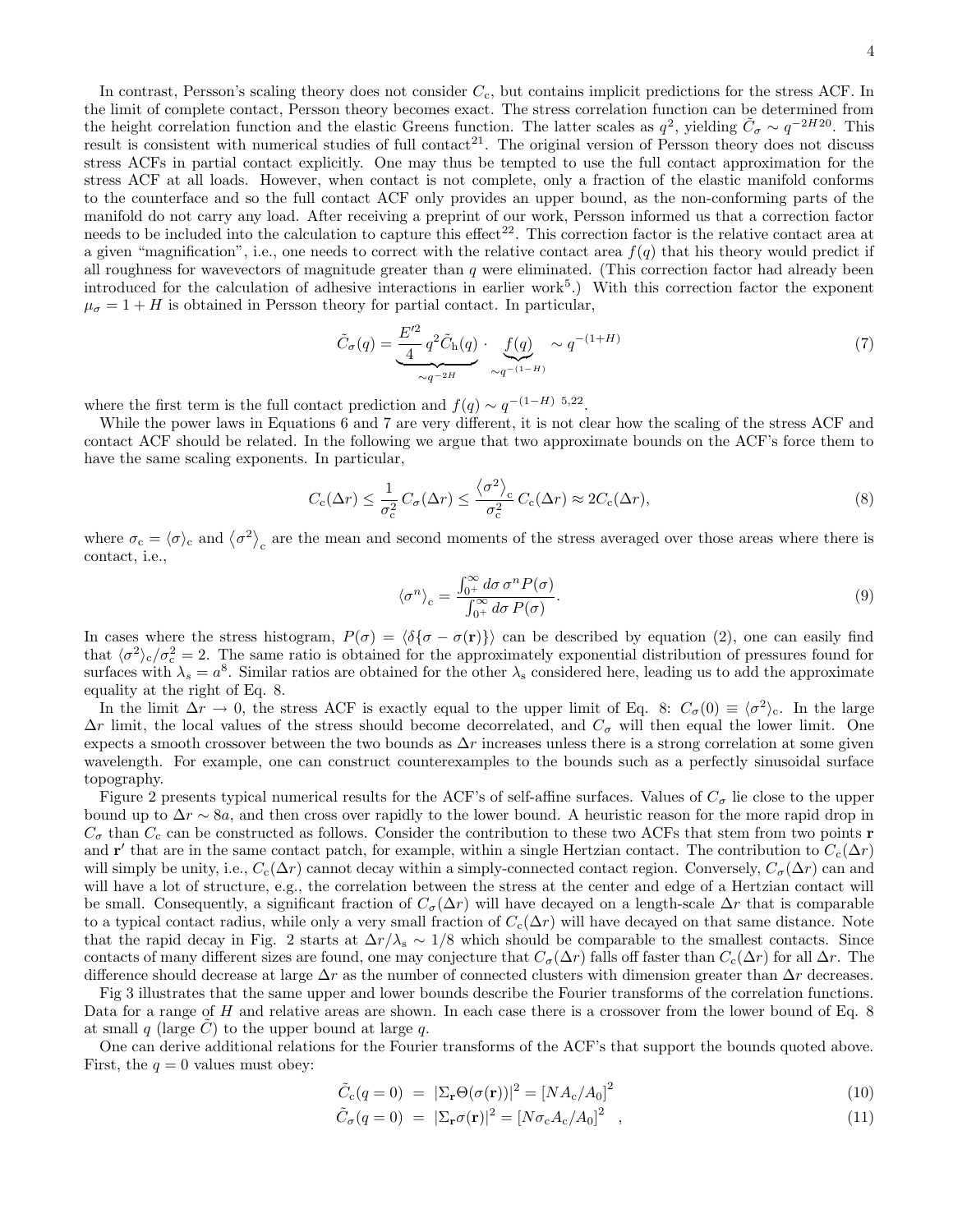

FIG. 2: (Color online) Stress autocorrelation function (ACF)  $C_{\sigma}(\Delta r)$  in real space for  $H = 0.3$  and comparison to the upper and lower bound estimates of the stress ACF via equation (8) and the contact ACF  $C_c$ . Here  $\lambda_1 = 64\lambda_s = 4096a$  and  $A_c/A_0 = 0.14$ .



FIG. 3: The stress autocorrelation function  $\tilde{C}_{\sigma}(q)$  normalized by  $\sigma_{\rm c}^2$  as a function of  $\tilde{C}_{\rm c}(q)$ . The two straight lines reflect the inequalities from equation (8).

where N is the number of r (or real-space grid points) in the sum. This shows that in the limit  $q \to 0$  the correlation functions satisfy the lower bound in Eq. 8. One can also use a general sum rule over real and reciprocal space to write:

$$
\Sigma_q \tilde{C}_\sigma(q) = \Sigma_q |\sigma(q)|^2 = N \Sigma_\mathbf{r} |\sigma(\mathbf{r})|^2 = \langle \sigma^2 \rangle_c N^2 A_c / A_0 \tag{12}
$$

and similarly

$$
\Sigma_q \tilde{C}_c(q) = N^2 A_c / A_0. \tag{13}
$$

The last two equations show that the sum over all  $q$  of the ACFs is exactly consistent with the upper bound in Eq. 8. While this implies that the upper bound must be exceeded for some  $q$ , we will see that the sum is dominated by large q where the upper bound is nearly obeyed. Our focus is on the power law scaling regime in the opposite limit of small  $q$ .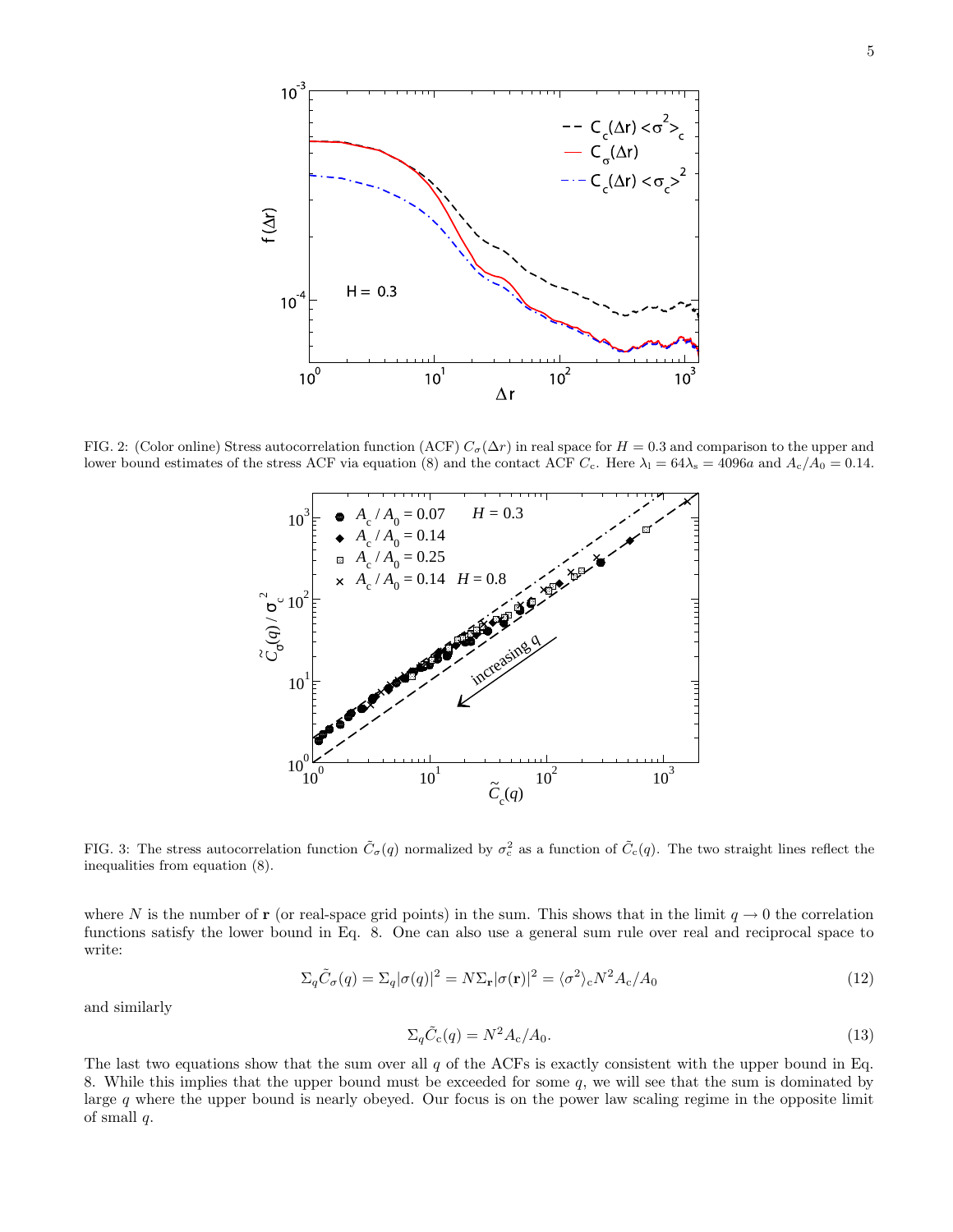In order to collapse data for different loads it is useful to recast the above sum rules. It is also helpful to eliminate the  $q = 0$  term since we will see that the ACFs diverge in the limit  $q \to 0$ . In addition, the  $q = 0$  term scales as  $(A_c/A_0)^2$ , while other terms scale linearly with  $A_c/A_0$ . Subtracting Eq. 11 from Eq. 13 and rearranging factors we find:

$$
\Sigma_{q \neq 0} f_{\rm c} \tilde{C}_{\rm c}(q)/(1 - f_{\rm c}) \tilde{C}_{\rm c}(0) = 1, \tag{14}
$$

where  $f_c = A_c/A_0$ . We will see that scaling  $\tilde{C}_c$  in this way removes the dependence on  $f_c$  at small  $f_c$ . Evaluating the same weighted sum for the stress ACF yields

$$
\Sigma_{q\neq 0} f_{\rm c} \tilde{C}_{\sigma}(q)/(1-f_{\rm c})\tilde{C}_{\sigma}(0) = [\langle \sigma^2 \rangle_{\rm c}/\sigma_{\rm c}^2 - f_{\rm c}]/[1-f_{\rm c}] > 1. \tag{15}
$$

Using the same scaling of the two ACF's guarantees that they coincide as  $q \to 0$ . While  $\tilde{C}_{\sigma}$  will decay more slowly at large q, the fact that its integral over all q is larger by only a factor of order 2 for any system size implies that  $\tilde{C}_{\sigma}$ should be described by the same scaling exponent as  $\tilde{C}_{c}$ .

#### B. Comparison to overlap theories

Figure 4 compares results for  $\tilde{C}_{\rm c}$  from the full GFMD calculation and the GW model which uses overlap to determine contact. Both models yield roughly power law behavior at intermediate  $q$ 

$$
\tilde{C}_{\rm c}(q) \propto q^{-\mu_{\rm c}}.\tag{16}
$$

However there is a large discrepancy in the numerical values between GFMD ( $\mu_c \approx 1.3$ ) and the bearing area model  $(\mu_c \approx 2.8)$ , which one can conclude from figure 4. A similar difference in the values for  $\mu_c$  is observed for other H and  $\lambda_{\rm s}$ , as reported for  $H = 0.5$  in Ref.<sup>10</sup>. There is a simple physical reason that overlap models yield larger  $\mu_{\rm c}$  and thus cluster the contact patches too closely. They neglect the fact that an asperity in the vicinity of a very high asperity is less likely to come into contact because it is pushed down when that very high asperity comes in contact with the  $\text{counter-surface}^{6,8,10,23}.$ 



FIG. 4: The contact ACF,  $\tilde{C}_c(q)$ , as a function of wavevector q divided by the long wavelength cutoff q. Predictions from the bearing area model and GFMD calculations are shown for a Hurst roughness exponent of  $H = 0.3$ . Here  $\lambda_1 = 2048\lambda_s = 2048a$ and  $A_c/A_0 = 0.09$ . The lines reflect power laws in q.

In all cases, our numerically determined exponent for the bearing area model is consistent with the estimate  $\mu_c = 2(1 + H)$ , within our uncertainty of ~ 0.25 for this model. In contrast, the GFMD results are consistent with  $\mu = 1 + H$  within an uncertainty of ~ 0.1. The reason for the difference in the uncertainties of our estimates stems from the fact that contact geometries associated with large  $\mu_c$  have large finite-size effects, particularly when  $\mu_c$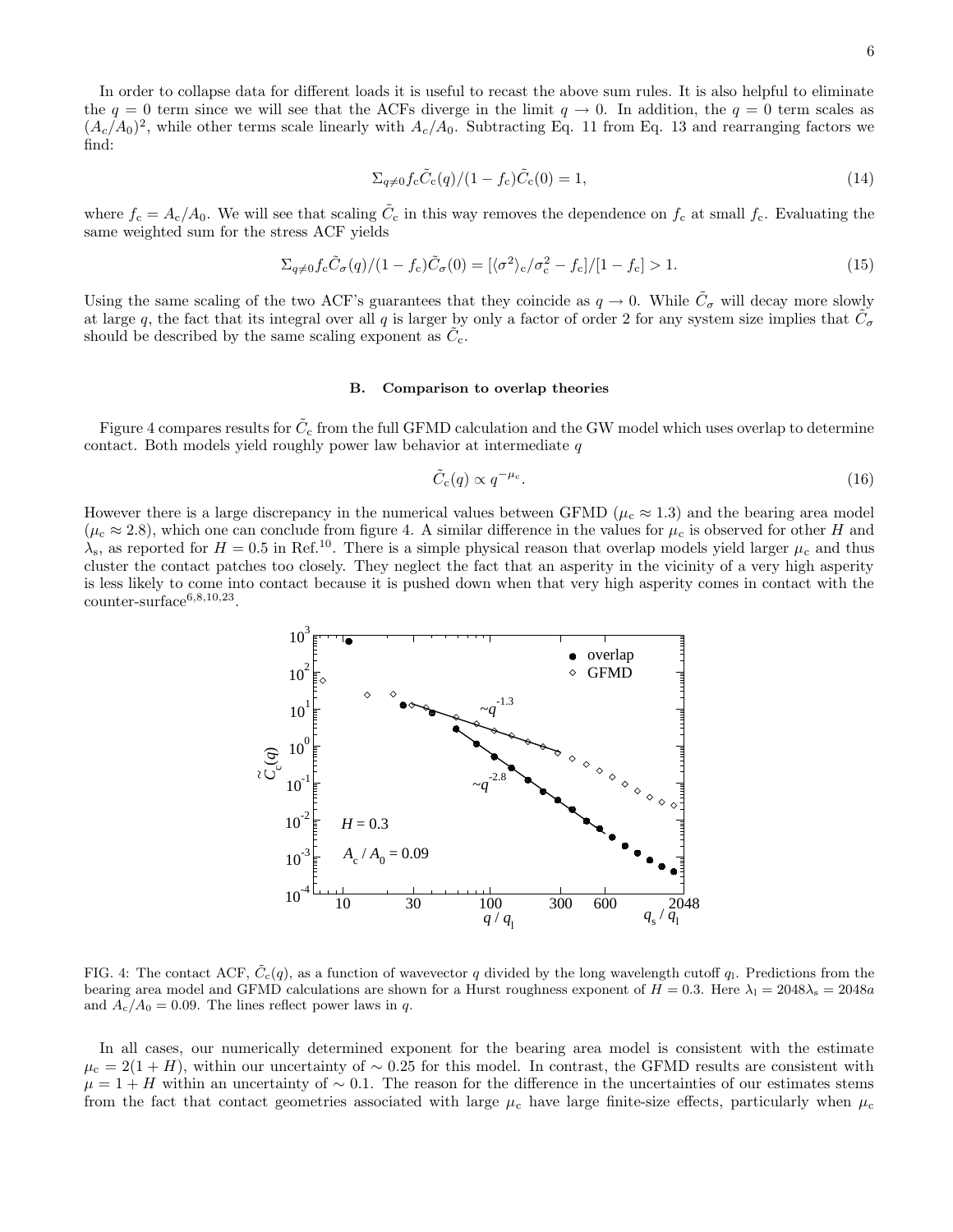7

exceeds two.<sup>27</sup> This is because a large value of  $\mu_c$  implies significant contributions from long wavelengths, which have less sampling than short wavelengths, as can be seen from an analysis of  $C_c(\mathbf{r})$ :

$$
C_{\rm c}(\mathbf{r}) = \int d^2q \,\tilde{C}_{\rm c}(\mathbf{q}) \exp(-i\mathbf{q} \cdot \mathbf{r}) \tag{17}
$$

$$
\sim \int_{a}^{\lambda_1} dq q^{1-\mu_c} \int_{0}^{2\pi} d\theta \exp(-iqr \cos(\theta)) . \tag{18}
$$

For  $\mu_c < 2$  the contribution at small q is finite. One can change the integration variable to qr and finds:

$$
C_{\rm c}(\Delta r) - C_{\rm c}(\infty) \propto \Delta r^{-\nu_{\rm c}} \tag{19}
$$

at large  $\Delta r$  with  $\nu_c = 2 - \mu_c$ . This is the type of behavior we find for our numerical solutions, i.e. Fig. 2.

The behavior becomes qualitatively different if  $\mu_c > 2$  as predicted by the  $\mu_c = 2(1 + H) > 2$  relation for the bearing area model. This implies a singular contribution from small q in Eq. 18 and suggests that  $C_c(\Delta r)$  should increase with  $\Delta r$ . The origin of this behavior seems to be related to the distribution of sizes of connected regions in the bearing area model. The probability that a cluster will have area  $a_c$  is predicted<sup>15</sup> to scale as  $P(a_c) \sim a_c^{-\tau}$  with  $\tau = (2 - H/2)$ . Since  $\tau < 2$ , most of the contact area is in the clusters of largest size, and there will be no decay in  $C_c(\Delta r)$  on this scale. The dominance of large clusters leads to significant fluctuations in data for the bearing area model that are not seen in the numerical solution with GFMD. We conclude that the bearing area model and thus GW provide a very poor description of the contact ACF.

### C. Numerical Determination of  $\mu$

To determine accurate values of the scaling exponents describing the ACF's we maximized the scaling region by taking  $\lambda_s = a$ . Our results and earlier work<sup>10</sup> show that resolving the asperities is not important to the large scale behavior of interest here. Figure 5 shows results for  $\tilde{C}_{\sigma}$  and  $\tilde{C}_{c}$  at  $H = 0.3$ ,  $H = 0.5$  and  $H = 0.8$ . In each case, data for two different area fractions, corresponding to about 4% and 8% have been collapsed by plotting  $f_c\dot{C}(q)/(1-f_c)\dot{C}(0)$ following Eq. 14. With this rescaling, the data for the two loads are indistinguishable. This is consistent with previous numerical work that indicates area fractions of less than 10% exhibit scaling behavior consistent with the asymptotic small  $f_c$  limit<sup>8,10,23</sup>.



FIG. 5: (Color online) Comparison of the stress (open symbols) and contact (closed symbols) ACF's for  $H = 0.3, 0.5$  and 0.8 from top to bottom. In each case results for  $f_c$  near 4% (triangles) and 8% (squares) are collapsed by plotting  $f_c\tilde{C}(q)/(1 - f_c)\tilde{C}(0)$ . Curves for  $H = 0.5$  and 0.8 are offset vertically downward by successive factors of ten to prevent overlap. Straight lines are fits with  $\mu = 1 + H$ . In all cases  $\lambda_1 = 2048a$  and  $\lambda_s = a$ .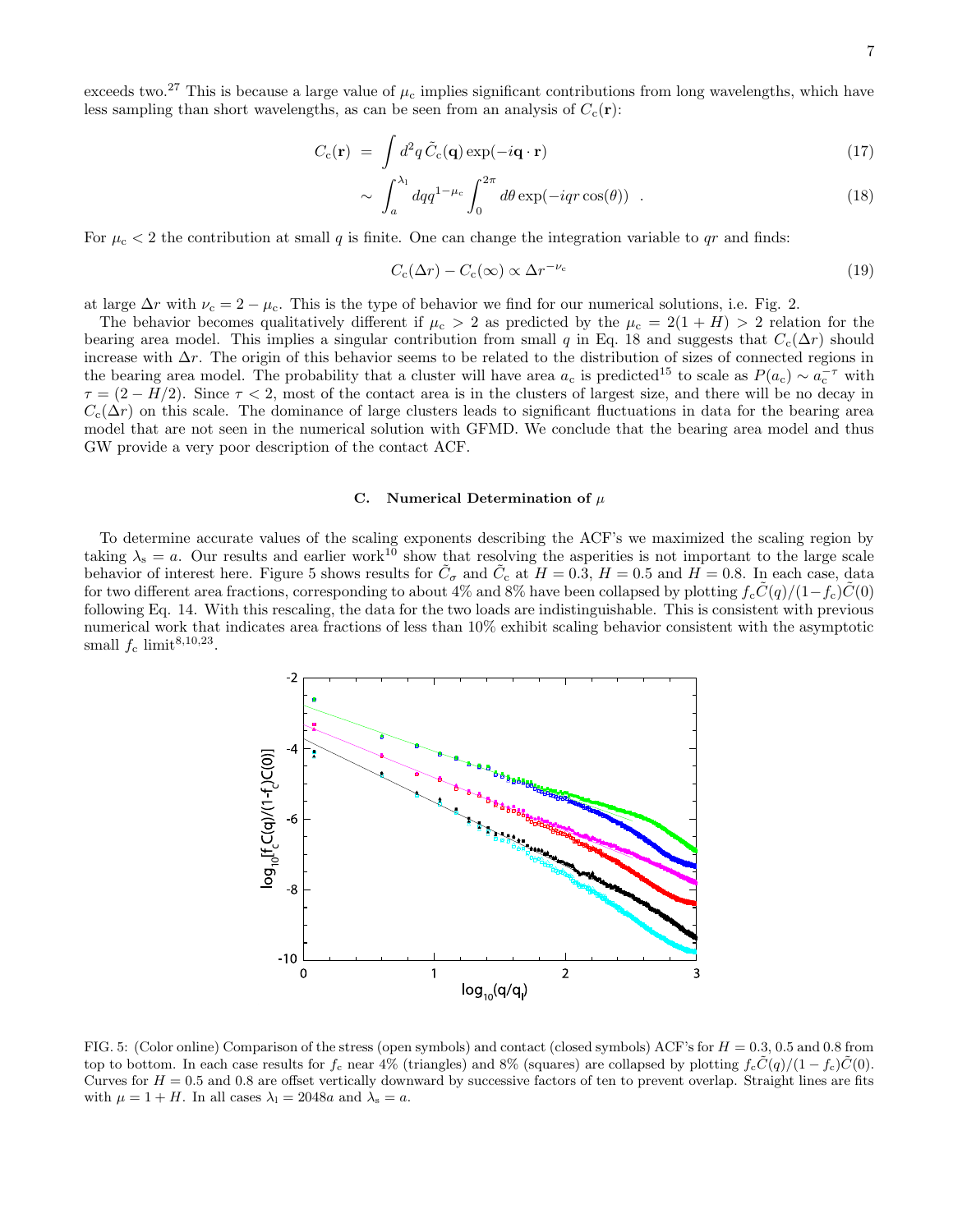At small q the stress and contact ACF follow the same scaling. Straight lines show that the data are consistent with  $\mu_c = \mu_\sigma = 1 + H$  in this regime. This ansatz for the scaling exponent was motivated by the fact that  $\mu$  is bigger than the value  $2H$  predicted for full contact by an amount that decreases with increasing  $H$  (see below). It also ensures that  $\mu$  remains below 2 as H increases to unity, and thus that the real space correlation function has nonsingular scaling behavior. If both stress and contact ACF are assumed to have the same exponent in numerical fits to the data, then the deviation from  $1 + H$  is less than 0.1 (Table I). However, the fact that  $\tilde{C}_{c}$  always decays by about an extra factor of two means that separate fits always give  $\mu_c > \mu_{\sigma}$ . Given that our scaling range is only a decade and a half, the magnitude of this difference is of order  $log_{10}(2)/1.5 \approx 0.2$ . We cannot rule out deviations between  $\mu_{\sigma}$  and  $\mu_{c}$  on this scale and it represents the major source of uncertainty in Table I. Given this uncertainty, it is possible that  $\mu_c$  may reach or exceed 2 before H reaches unity. As for overlap models, this would imply singular contributions from large contacts, and anomalous behavior of the correlation function at large  $\Delta r$ .

| <b>GFMD</b>                                                                         | <b>GW</b> | Persson |
|-------------------------------------------------------------------------------------|-----------|---------|
| $ H = 0.3 \mu = 1.28(7) \mu_c = 2.6 \mu_\sigma = 1.3 $                              |           |         |
| $H = 0.5 \vert \mu = 1.52(7) \vert \mu_c = 3.0 \vert \mu_{\sigma} = 1.5 \vert$      |           |         |
| $\left H=0.8\right \mu=1.86(12)\left \mu_{\rm c}=3.6\right \mu_{\sigma}=1.8\right $ |           |         |

TABLE I: Summary of the exponents found for the stress/contact ACFs at small  $f_c$  for different roughness exponents H and the different methods analyzed in this work. Results for GW and Persson<sup>22</sup> are analytic predictions. GFMD results are numerical fits assuming  $\mu_{\sigma} = \mu_{\rm c}$  and the numbers in parentheses are uncertainties in the last significant digit.

#### D. Comparison to Persson theory

When comparing the GFMD results to Persson's theory, it is more convenient to compare the stress ACFs rather than the contact ACFs. Figures 6 and 7 show our numerical results for  $\tilde{C}_{\sigma}(q)$  normalized by the stress ACF from the full contact approximation  $(f(q) = 1$  in Eq. 7). Results are shown for a wide range of loads that give relative contact area  $f_c$  between 2% and 96%. Note that theory and simulation should not be compared for  $q > q_s$  where  $C(q) \to 0$ and the plotted ratio is not well defined.



FIG. 6: (Color online) The stress ACF,  $\tilde{C}_{\sigma}(q)$ , normalized by the stress ACF for full contact as a function of  $q/q_1$  for different relative contact areas  $A_c/A_0$  and roughness exponent  $H = 0.3$ . Results were averaged over the direction of q and over small bins in the magnitude to reduce numerical scatter. From Eq. 7 this ratio should be  $f(q)$ , the relative contact area at a given magnification  $q/q$ . Dashed lines show a numerical evaluation of this quantity for the same surfaces.

Our numerical results for  $f_c > 0.9$  are nearly indistinguishable from the full contact expression. As  $f_c$  decreases, the discrepancies from full contact increase. The magnitude of  $\tilde{C}_{\sigma}(q)$  is depressed and the data drop with an apparent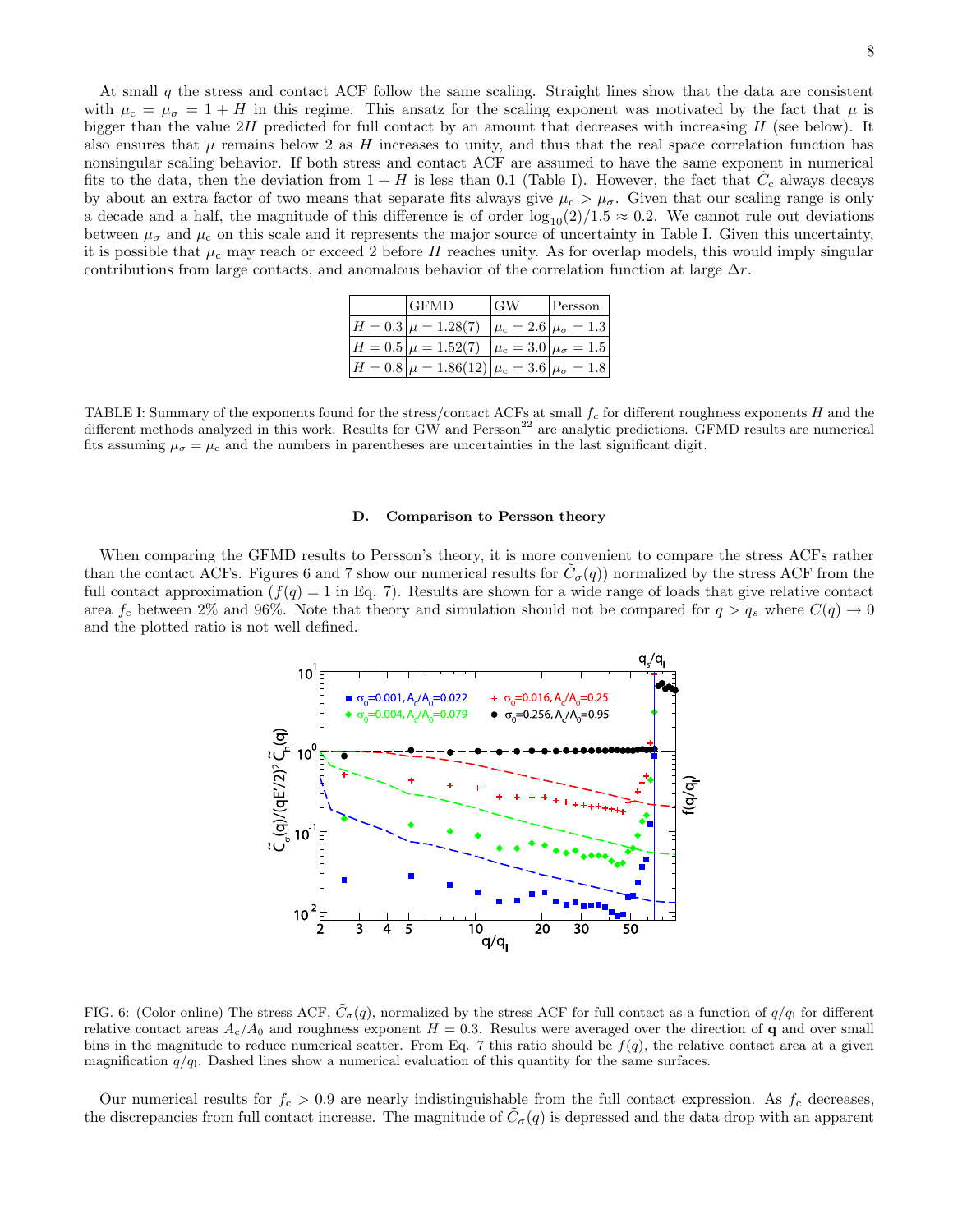power law indicating that  $\mu > 2H$ . The deviation is clearly smaller for  $H = 0.8$  than  $H = 0.3$ , but is present in both cases.

In Persson's theory with corrections for partial contact (Eq. 7) the ratio plotted in Figs. 6 and 7 should equal  $f(q)$ , the relative contact area for surfaces resolved to  $q^{-5,22}$ . Dashed lines in the figures plot the numerically determined  $f(q)$  for the same surfaces. For smaller relative contact area, the theory still captures the trend correctly, i.e., the power laws with which the ACFs decay at large q are very similar to the numerical data. The theoretical prefactors are generally better for large H than for small H, which is consistent with the observation that the value for  $\kappa$  predicted by Persson improves with increasing  $H^8$ .



FIG. 7: (Color online.) Same as previous figure, except that now the roughness exponent is  $H = 0.8$  instead of  $H = 0.3$ . Note that all configurations were produced with the same random seed, which explains the correlation in the noise for different  $A_{\rm c}/A_0$ .

For a few of the largest area fractions (not included here to make the figures clear), there appears to be a crossover at a wave vector  $q^*$ . For  $q < q^*$  the results converge to the full contact prediction, while for  $q > q^*$  the results follow the larger exponent observed at small area fractions. It is intriguing to note that the crossover behavior is observed in the simulations only near and above the percolation probability for a square lattice  $f_c \approx 0.59^{24}$ . This suggests that when the contacting area percolates, the system behaves as if it were in full contact at large scales. The wavelength corresponding to  $q^*$  might then correspond to the size of the largest non-contacting regions, leading to an increase in q <sup>∗</sup> as the area fraction increases. Tests of these conjectures are beyond the scope of this work.

### E. Comparison to field-theoretical approach

In reference<sup>13</sup>, it was argued by one of us (MHM) that Persson's theory corresponds to the leading-order term of a rigorous field-theoretical expansion. The expansion is formally based on the assumption that a (free) energy functional exists describing the interaction between two contacting solids, which depends on the gap separating the two solids.

For exponential repulsion, corrections to Persson's theory were worked out explicitly up to harmonic order. The main result relevant for the calculation of the correlation function is that equation (7), which is valid in Persson's theory, will be replaced with

$$
\langle \tilde{\sigma}^*(\mathbf{q})\tilde{\sigma}(\mathbf{q})\rangle = \left\{\tilde{G}_1(\mathbf{q})\right\}^2 \frac{E'^2}{4} q^2 \langle \tilde{h}^*(\mathbf{q})\tilde{h}(\mathbf{q})\rangle. \tag{20}
$$

Here,  $\tilde{G}_1(\mathbf{q}) = 1/(1 + \zeta qE'/2\sigma_0)$  is a correction factor that depends on the characteristic screening length  $\zeta$  of the exponential repulsion, the magnitude q of the wavevector, the effective elastic constant  $E'$  and the macroscopic normal stress  $\sigma_0$ . As the normal force is never exactly zero, we have used  $f(q) = 1$  for all values of q in the evaluation of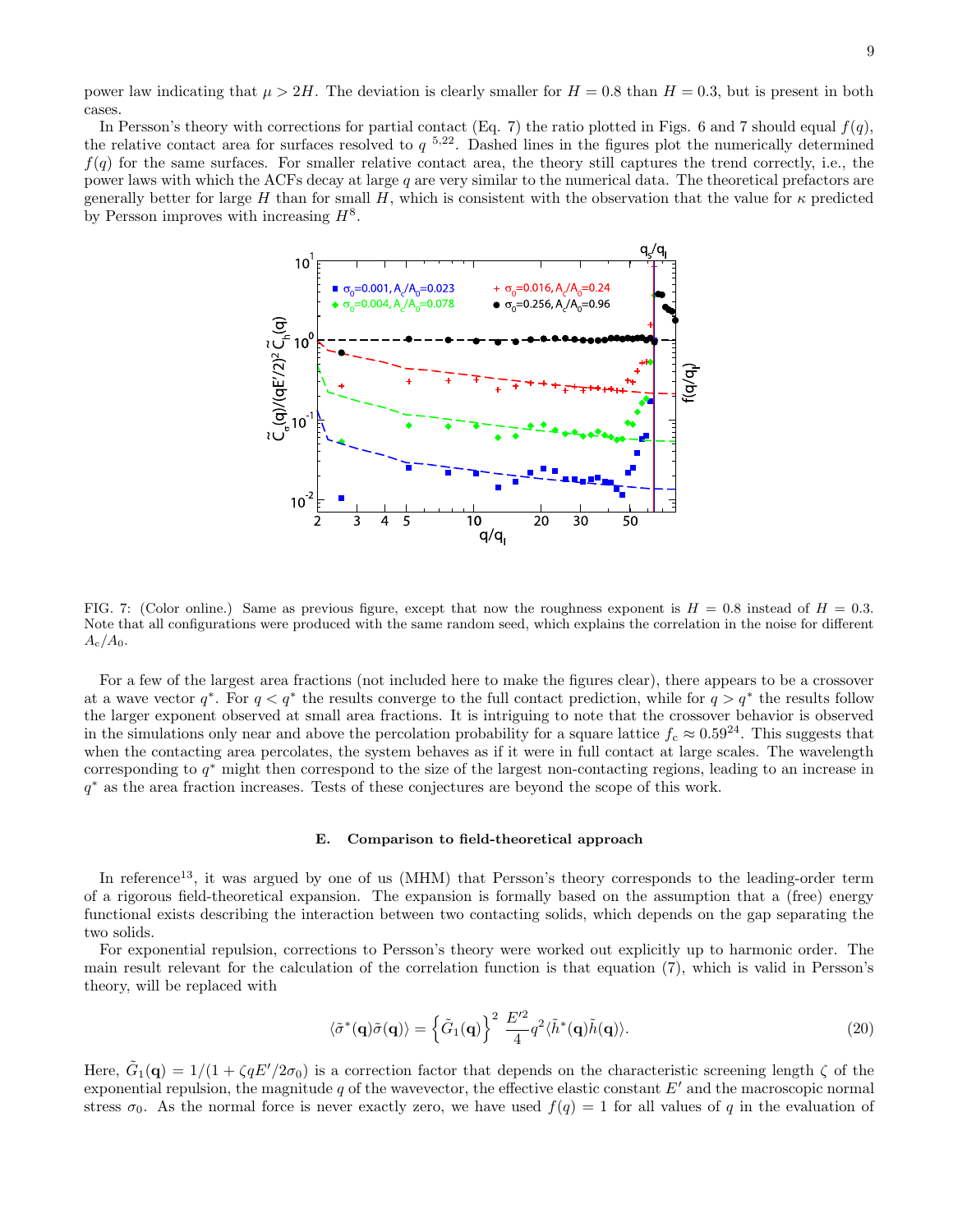Eq. (7). Thus, like Persson theory, the field theory has no adjustable coefficient. In the limit  $\zeta \to 0$ , corrections disappear.

In figure 8 comparison is made between numerical results and the field theory. The numerical data was based on the same calculations as those presented in reference<sup>13</sup>. It can be seen that corrections to Persson theory are very small for the smallest value of the screening length analyzed here, i.e., for  $\zeta = 0.01$ . However, for a value of  $\zeta = 0.25$ the agreement between predicted and calculated stress ACF is essentially perfect for the relevant wave vectors. The degree of agreement is surprisingly good, given the relatively poor agreement in the stress histograms for that same value, see figure 1 in reference<sup>13</sup>. At the largest value of  $\zeta$ , that is,  $\zeta = 1$ , there is almost perfect agreement, as to be expected for a rigorous expansion that is most accurate for large values of ζ.



FIG. 8: (Color online) Calculation of stress ACFs for exponentially repulsive walls. Symbols indicate simulation data for different values of the screening length  $\zeta$  as measured in the units of the distance a between two discretization points. The dashed line reflects Persson's theory. Solid lines are drawn according to the field-theoretical approach presented in reference<sup>13</sup>. Neither theory has adjustable coefficients. Here  $\lambda_1 = 1024a$ ,  $\lambda_s = 32a$ ,  $H = 0.3$ , and  $L/A_0 = 0.004$ .

#### F. Analysis of connected contact patches

A merit of GW and related theories is that they provide an intuitive explanation for why total load L and true area of contact  $A_c$  are proportional to one another at small loads and thus that  $\sigma_c$  is constant. Although the relation between area  $a_c$  and local load  $l_c$  for any individual contact is non-linear in these theories,  $a_c \propto l_c^{2/3}$ , the number of contacts of each area rises linearly with load. As the total load increases, a contact that already exists will have an increased local load and grow in size. However, new contacts will form under increasing L so that there is a supply of new contact patches with small local loads. Under certain favorable conditions, the distribution of contact loads and sizes maintains the same shape and  $\sigma_c = L/A_c$  remains constant. Previous work shows that while the distribution of contact areas is different than the GW prediction, it is independent of load at small loads<sup>8</sup>. Here we examine the relation between load and area within these patches.

In figure 9 we present data for a number of systems with  $H = 0.3$ . In particular we analyze the load  $l_c$  that connected contact patches carry as a function of their area  $a_c$ . It can be seen that the data decomposes into two scaling regimes. At small  $a_c$ , the data follow the prediction of Hertzian contact mechanics that is used in GW,  $a_c \propto l_c^{2/3}$ . At large  $a_c$ , the load exhibits the linear scaling with area that is found for the entire macroscopic contact area. The crossover occurs when the contact area is comparable to the square of the small wavelength cutoff in the fractal scaling. At smaller scales single asperities are fully resolved, while at larger scales one sees the effects of roughness with many wavelengths. GW theory does not include the effect of these larger scales and it is interesting that the linear scaling of area and load enters so close to  $\lambda_s$ . Hyun and Robbins have shown that there is also a crossover in the the probability of finding clusters of a given size at  $a_c \sim \lambda_s^2$ . The probability is nearly flat for  $a_c < \lambda_c^2$  and falls off as a power law at larger  $a_c$ .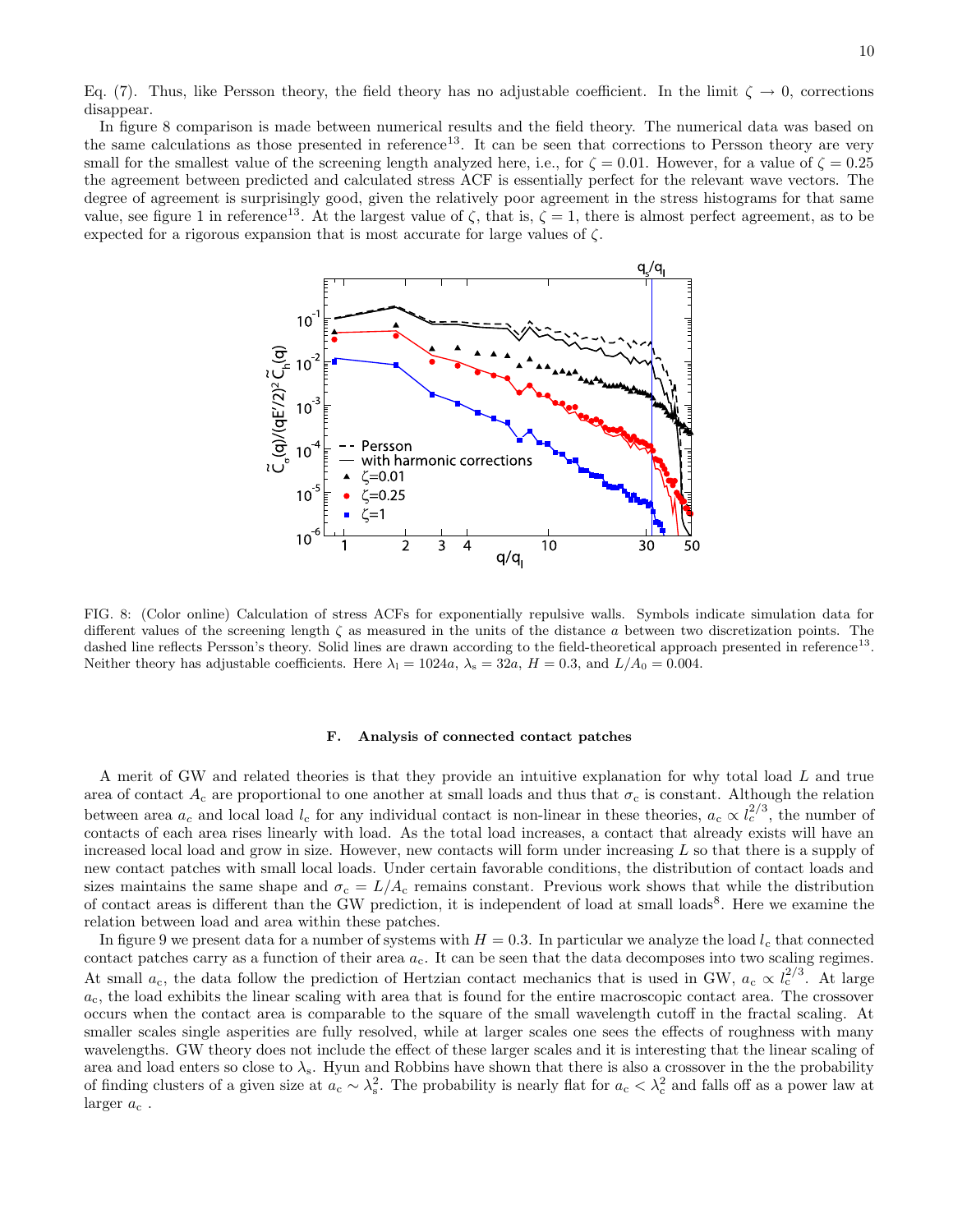

FIG. 9: Load  $l_c$  that an individual connected contact patch carries as a function of its microscopic surface area  $a_c$ . Here  $H = 0.3$ ,  $\lambda_1 = 64\lambda_s = 4096a$  and the area fraction is indicated in the figure.

## IV. DISCUSSION AND CONCLUSIONS

In this work, we computed the stress and contact ACFs that one obtains when pressing an elastically deformable solid against a rough, rigid, non-adhesive, and impenetrable substrate. Analytic arguments were presented for approximate bounds and exact sum rules on the stress and contact ACFs. These imply that  $\tilde{C}_{\sigma}$  decays more rapidly with wavevector q than  $\tilde{C}_{c}$ , but that the change in their ratio is only about a factor of two, no matter how large the system. As a result, the decrease of these ACFs with wavevector must be described by the same scaling exponent  $\mu$ .

Numerical results for  $\mu$  were compared to the predictions of analytic theories for roughness exponents  $0.3 \leq H \leq 0.8$ that span the typical range for experimental surfaces (Table I). Our GFMD results are consistent with  $\mu = 1+H$  within an error of 0.1. This is only half the value predicted by the bearing area and GW models, which neglect the elastic interactions between deforming asperities. Persson's theory includes these correlations through an approximation for the stress ACF that becomes exact in the limit of full contact. Recent extensions of his model<sup>5,22</sup> that include corrections for partial contact lead to a scaling exponent that is consistent with our numerical data<sup>22</sup>. The prefactor predicted by this model appears to be slightly too high at small H, but to approach the numerical results as  $H \to 1$ . This is also the limit where the assumption of full contact is most accurate. In this context it is interesting to note that the value of  $\kappa$  (Eq. 1) also seemed to approach Persson's prediction as  $H \to 1$  in earlier work<sup>8</sup>.

In this work we also tested whether a recently suggested field-theoretical approach to contact mechanics allows one to improve predictions for the stress ACFs<sup>13</sup>. The new approach can be interpreted as an expansion, in which the perturbation parameter is a screening length which describes the exponential repulsion between two surfaces. A zero screening length corresponds to hard wall interactions. In this limit the leading order term of the expansion reduces to Persson's theory. Our numerical results suggest that including the next non-vanishing term vastly improves the agreement between calculated and predicted stress ACFs.

Lastly, analysis of the load that is carried by connected contact patches revealed a crossover at a critical patch size. Smaller contacts exhibit a Hertzian relation between area and load. Larger contacts exhibit a linear relation between area and load. This linearity at the contact scale may be part of the reason that a linear relation between area and load is observed for the entire surface.

Acknowledgments: MHM thanks Matt Davison for helpful discussions. Computing time from SHARCNET as well as financial support from NSERC, General Motors and National Science Foundation Grant No. DMR 0454947 are gratefully acknowledged.